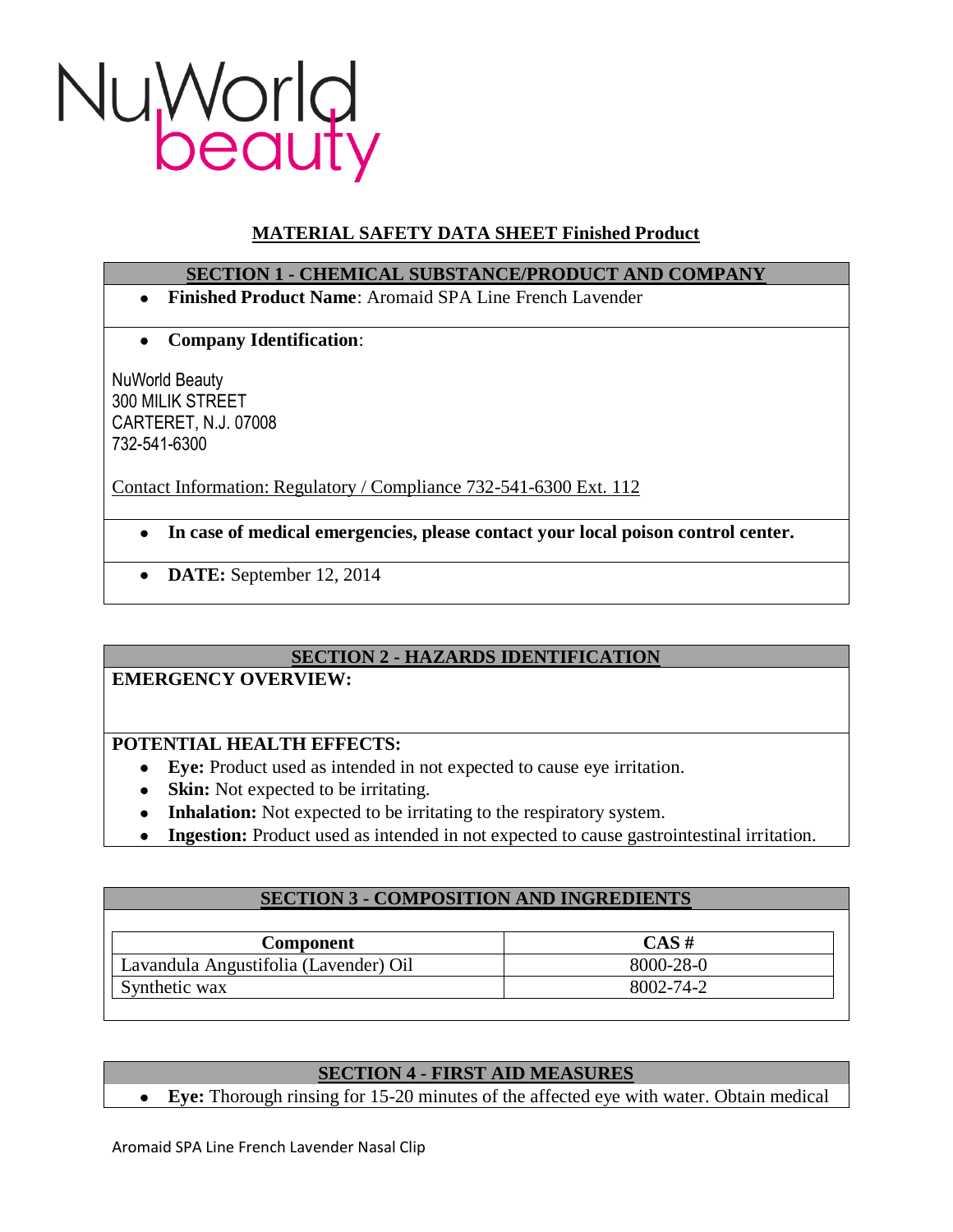

attention if irritation persists.

- **Skin Problem:** Wash thoroughly with soap and cold water for 15-20 minutes. Obtain medical attention if irritation persists.
- **Inhalation:** No adverse effects when used as directed.
- **Ingestion:** Do not induce vomiting. Obtain medical attention.

#### **SECTION 5 - FIRE FIGHTING MEASURES**

• Not applicable as a consumer product.

#### **SECTION 6 - ACCIDENTAL RELEASE MEASURES**

• Not applicable as a consumer product.

## **SECTION 7 - HANDLING AND STORAGE**

#### **Precautions for Safe Handling:**

• No applicable precautions as a consumer product.

#### **Conditions for Safe Storage:**

• No applicable precautions as a consumer product.

**Other Recommendations:** None.

## **SECTION 8 - EXPOSURE CONTROLS, PERSONAL PROTECTION**

• Keep out of reach of children.

## **SECTION 9 - PHYSICAL AND CHEMICAL PROPERTIES**

Essential oils in wax base.

## **SECTION 10 - STABILITY AND REACTIVITY**

Stable under normal conditions  $\bullet$ 

## **SECTION 11 - TOXICOLOGICAL INFORMATION**

This is a personal care or cosmetic product that is safe for consumers and other users under intended and reasonably foreseeable use.

**Chronic Effects:** Finished product is not expected to have chronic health effects.

**Target Organs**: No adverse health effects on target organs expected for finished product.

**Carcinogenicity**: Finished product is not expected to be carcinogenic.

# **NTP:** No **IARC**: No **OSHA:** No